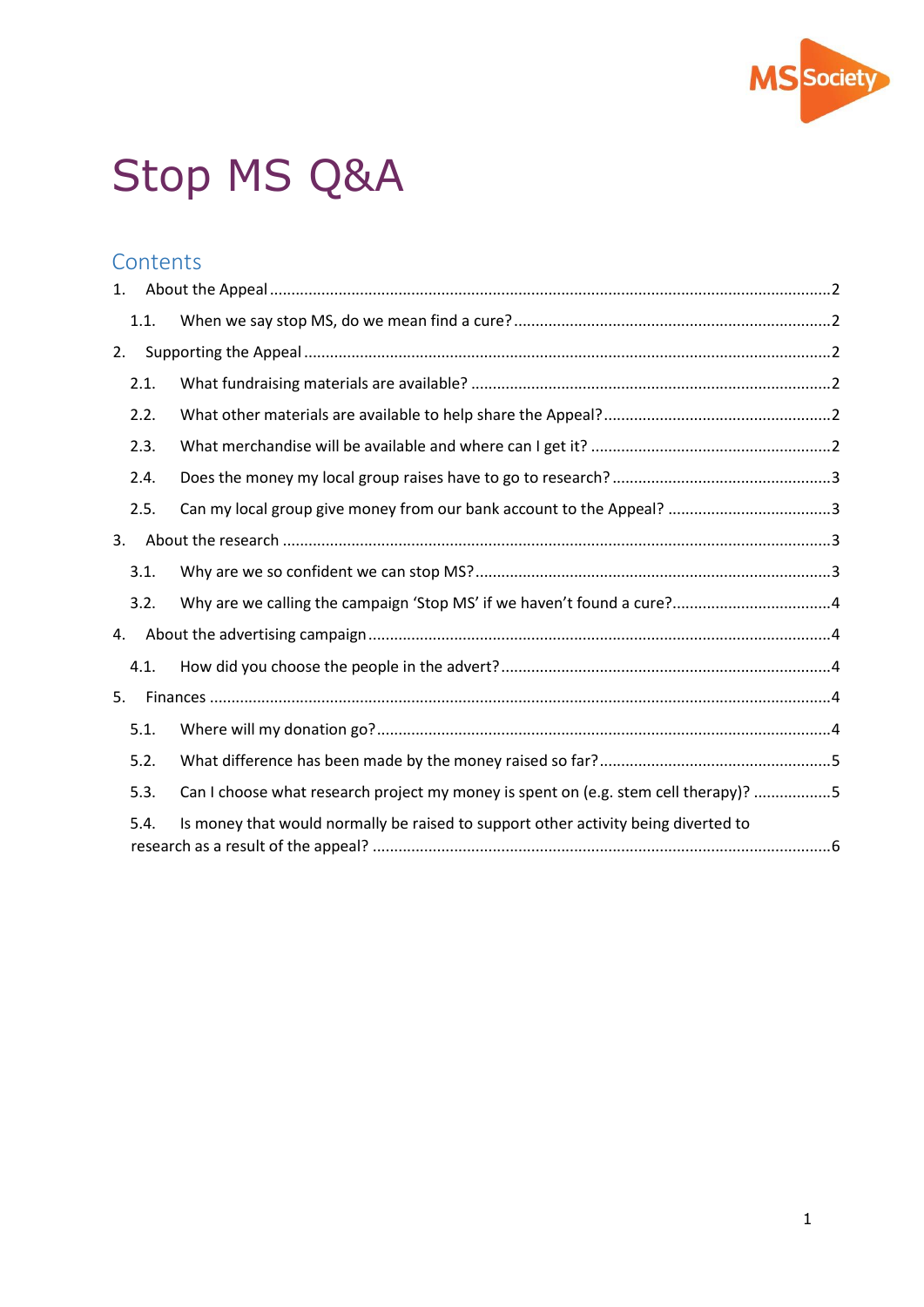

# <span id="page-1-0"></span>**1. About the Appeal**

## <span id="page-1-1"></span>1.1. When we say stop MS, do we mean find a cure?

The Stop MS Appeal aims to find treatments that slow or stop disease progression for everyone living with MS. That doesn't mean finding a cure right now, but it does mean a future where nobody needs to worry about disability getting worse.

In the future, we believe people with MS will be prescribed a combination of therapies that work on multiple aspects of the condition, stopping immune attacks and relapses, protecting nerves from damage, and regenerating lost myelin. Finding these treatments will prevent disability progression, prevent the need for a wheelchair, and could transform the lives of people living with MS.

## <span id="page-1-2"></span>**2. Supporting the Appeal**

## <span id="page-1-3"></span>2.1. What fundraising materials are available?

There are **fundraising packs available** for My MS Walk and Cake Break, and there is a range of other resources available to support fundraising efforts for the Stop MS Appeal. For more ideas of ways to get involved, head to the [Team Stop MS](https://www.mssociety.org.uk/get-involved/fundraise/stop-ms/team-stop-ms) section of the website, email our fundraising team at challenge@mssociety.org.uk, or call 0300 500 8084.

## <span id="page-1-4"></span>2.2. What other materials are available to help share the Appeal?

On the [Team Stop MS](https://www.mssociety.org.uk/get-involved/fundraise/stop-ms/team-stop-ms) webpage you'll also find a range of resources to use on social media. And on [VolWeb](https://volunteers.mssociety.org.uk/stop-MS-appeal#resources), you'll find our '[Research Story](https://volunteers.mssociety.org.uk/resources/stop-ms-research-story)', a short document explaining the research we are funding through the Appeal and why we are confident that with the right investment, we can set the course to revolutionise MS treatment.

## <span id="page-1-5"></span>2.3. What merchandise will be available and where can I get it?

There is some merchandise available through the [online shop,](https://mss.ecgroup.net/) such as collection boxes and lanyards, to help you get involved. Head to the online shop and log in with a local group account to access them.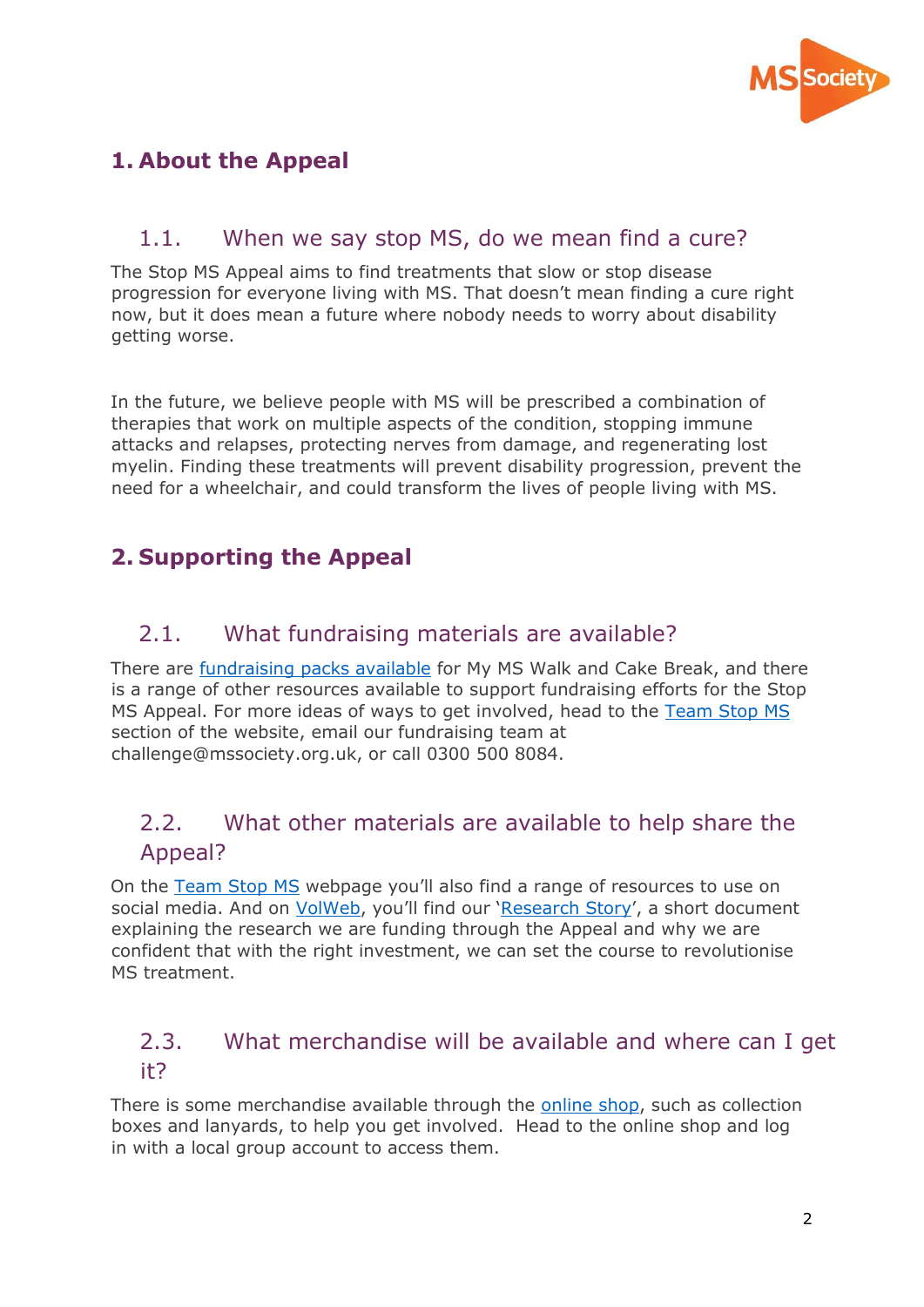

## <span id="page-2-0"></span>2.4. Does the money my local group raises have to go to research?

No, you don't have to specifically raise money for research, and you don't have to restrict funds unnecessarily. We understand that our groups will need to continue fundraising to support their day to day activities, so retaining flexibility on how funds are used is important.

If your group is able to support the Stop MS Appeal at some point, you could do this in two ways:

- 1. Raise money specifically for the appeal
- 2. Give excess reserves towards research

## <span id="page-2-1"></span>2.5. Can my local group give money from our bank account to the Appeal?

Yes, absolutely. People give money to the MS Society for it to be used, not to be left in a bank account. So we would love you to use them! If you feel you are meeting the local needs of people living with MS then any additional funds should be returned to the national office, so they can be used on research or other national projects.

#### <span id="page-2-2"></span>**3. About the research**

To find out even more about the MS research we are funding through the Stop MS appeal, take a look at the '[Research Story](https://volunteers.mssociety.org.uk/resources/stop-ms-research-story)' on VolWeb that explains everything you need to know.

#### <span id="page-2-3"></span>3.1. Why are we so confident we can stop MS?

Over the past 20 years MS research has led to major advances in treatment. No other neurological condition has made such great strides. We're now in a position to build on that success and change what it means to live with MS.

Until now we've been able to use our expanding knowledge of the immune system to help people with relapsing MS. But to help people at every stage of MS we need to stop MS progression, which is far more complex. Research in recent years has transformed our understanding of progression and how the body responds to MS damage. Knowing exactly what goes wrong in MS is enabling us to develop strategies to stop that from happening – meaning treatments that slow or stop disability for everyone with MS, including those with all progressive forms of the condition, are now a very real prospect.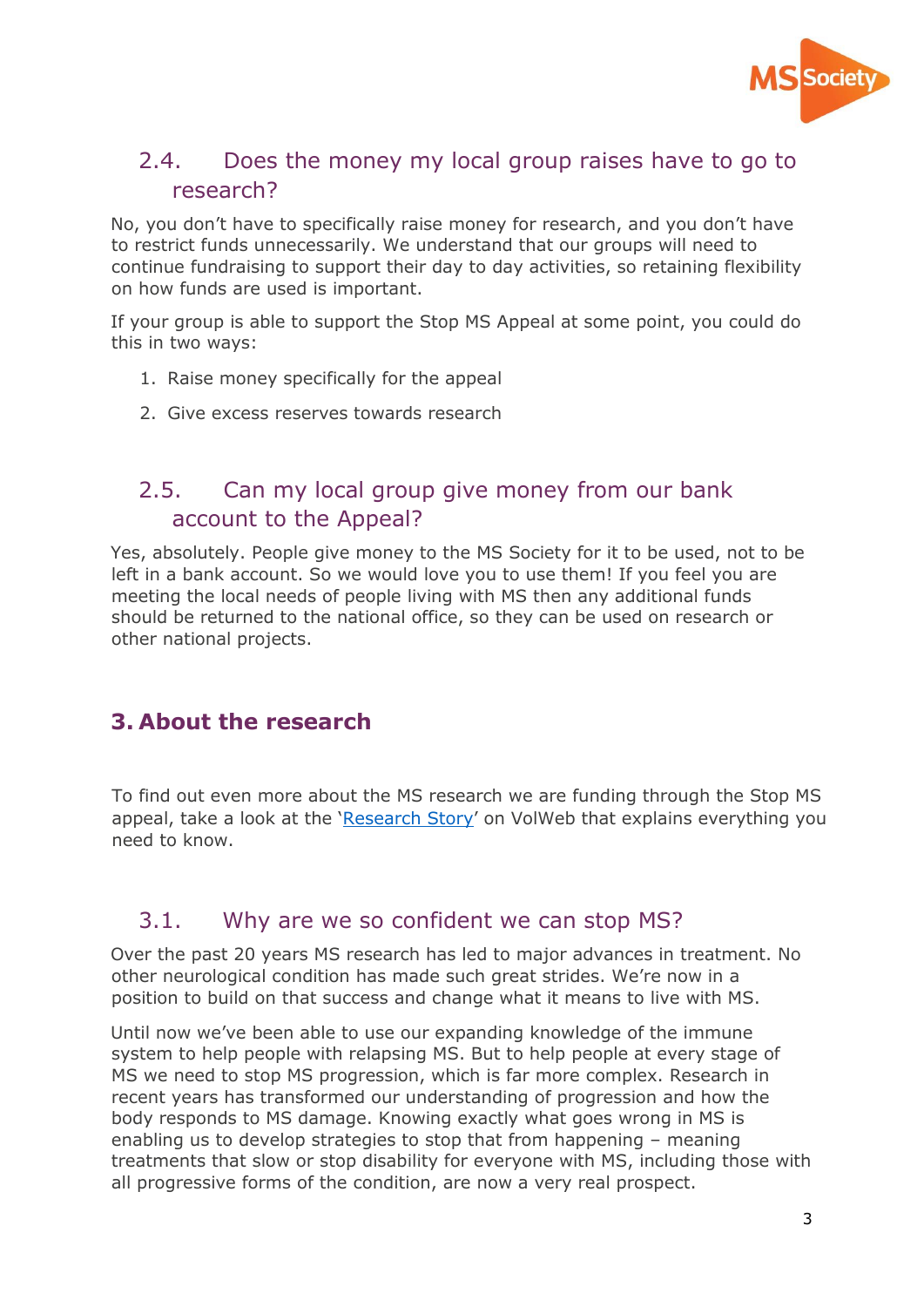

We're confident that, with the right investment, we can set the course to revolutionise MS treatment. By the year 2025 we will have new treatments for progressive MS in end stage clinical trials. We do believe we can stop MS.

## <span id="page-3-0"></span>3.2. Why are we calling the campaign 'Stop MS' if we haven't found a cure?

When we talk about stopping MS, we are talking about our goal of stopping the build-up of progression and disability that happens over time. This means potentially preventing the need for a wheelchair and helping people with MS keep their independence. We believe finding treatments for everyone – including everyone living with progressive MS – will be a major development, which is why we're really excited to share our plans to achieve this. We are not suggesting that we have found a cure.

## <span id="page-3-1"></span>**4. About the advertising campaign**

#### <span id="page-3-2"></span>4.1. How did you choose the people in the advert?

The advert is designed to show people the realities of living with MS, including the daily struggles and challenges, so we can highlight the importance of this major investment in research. It features four people living with MS, who are all at different phases of their life and the condition – some live with relapsing MS, and some with progressive. We did not want to use actors.

We also wanted to focus on telling powerful stories about MS progression that would help us convey the impact MS can have.

We are producing a range of other videos and blogs as part of the appeal that we'll be promoting on our channels over the coming months. These aim to represent a range of symptoms and experiences, and include Charlotte, who has been recently diagnosed with MS.

## <span id="page-3-3"></span>**5. Finances**

## <span id="page-3-4"></span>5.1. Where will my donation go?

We need to raise £100 million over a ten year period to find treatments for everyone with MS. The money will fund critical research projects including: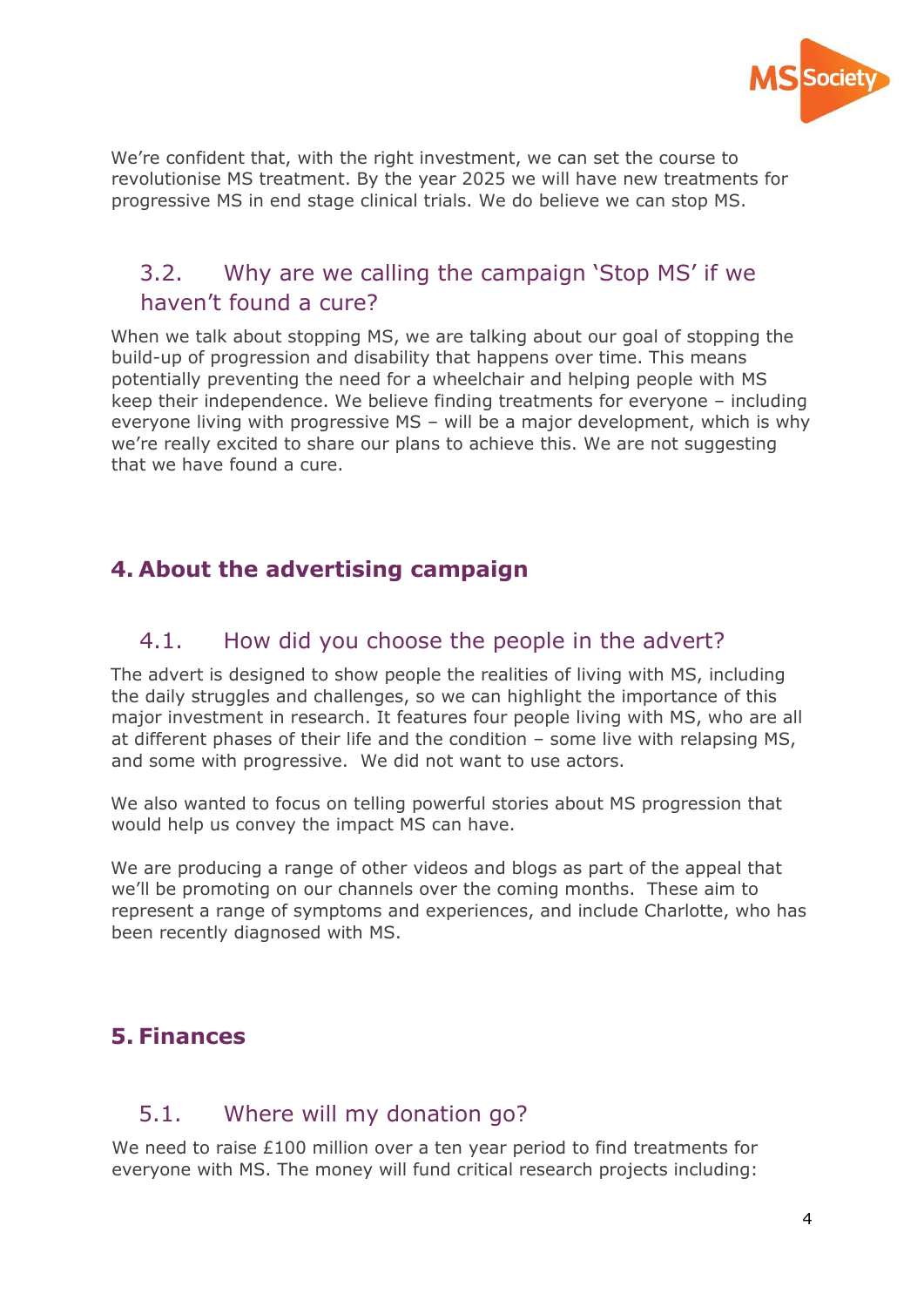

- A first-of-its-kind MS clinical trials platform to find new drugs for people with progressive MS, quickly and effectively. This is currently being designed and developed by an Expert Consortium of the brightest minds in science
- Funding more innovative and ground-breaking projects in the UK through our responsive grant round and fellowships, created to support the best MS researchers
- Supporting vital research infrastructure and programmes like the MS Society Tissue Bank, the MS Society Cambridge Centre for Myelin Repair, the MS Society Edinburgh Centre for MS Research, and the UK MS Register, which enable amazing MS research to happen

## <span id="page-4-0"></span>5.2. What difference has been made by the money raised so far?

The money we've raised so far has provided vital research funding. This includes trials to help determine what kind of treatments are most effective to treat progressive forms of MS, and new research projects looking at ways to repair myelin.

The money we have raised so far has been crucial in bringing about important advances in our understanding of MS, and could have a tangible impact on the experience of people living with the condition.

Thanks to the Stop MS Appeal, we've been able to co-fund an exciting multimillion pound phase 3 trial of the drug Simvastatin. The trial will recruit over 1,000 people with secondary progressive MS across the UK and if it is successful, Simvastatin could be among the first treatments available for secondary progressive MS.

We've also been able to invest in important projects that will enable us to deliver a first-of-its-kind MS clinical trials platform. This includes supporting the UK MS Register which will support recruitment to the trial.

## <span id="page-4-1"></span>5.3. Can I choose what research project my money is spent on (e.g. stem cell therapy)?

To enable us to have flexibility on how funds are used we would prefer they were only restricted to research or broad areas of work (such as myelin repair or stem cells, for example). Restrictions to specific projects will be available for larger donations exceeding £5,000. If the project you would like to fund is already being funded, you will need to tell us what other projects you would like funded.